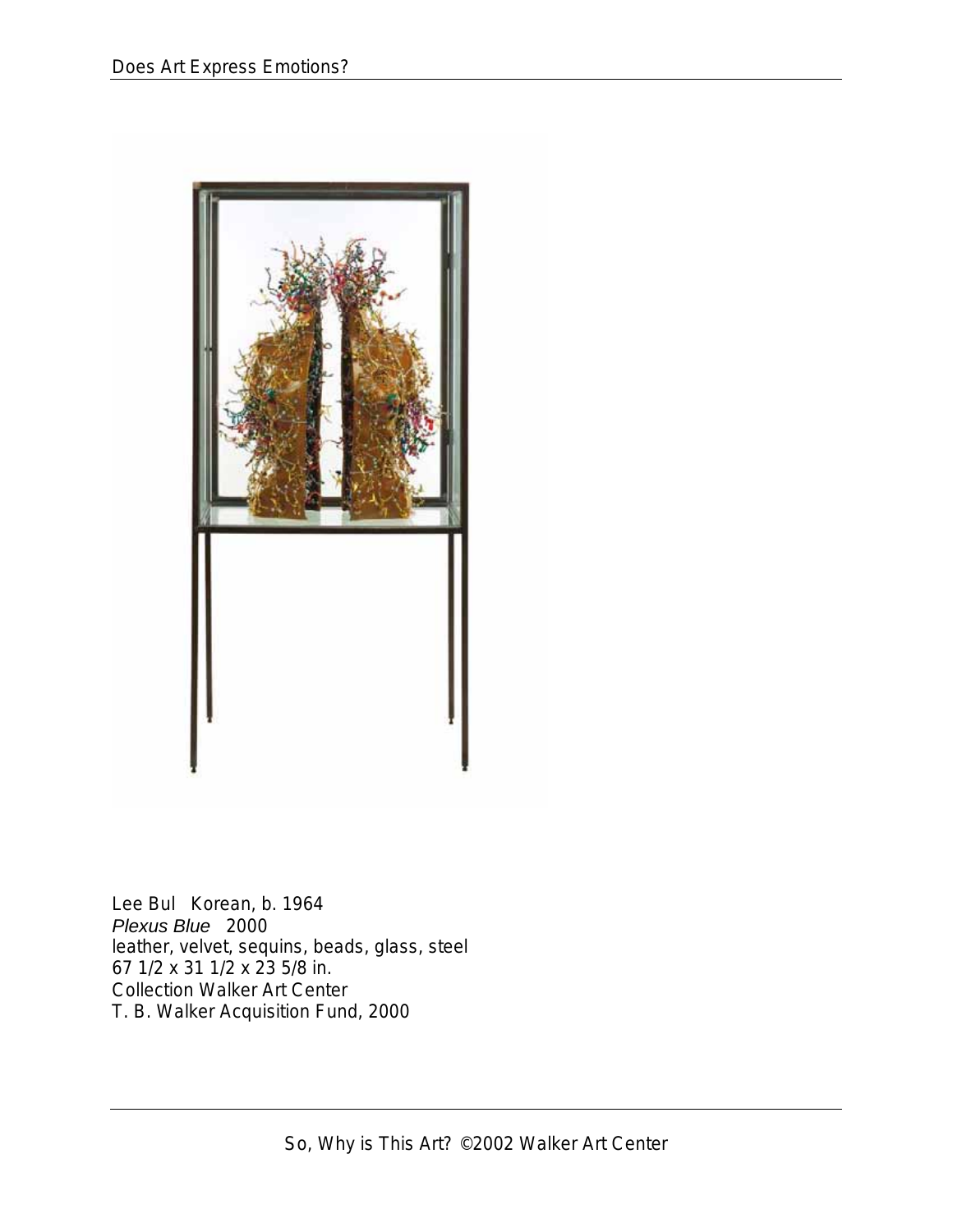

Donald Judd American, 1928–1994 *untitled* 1969/1982 anodized aluminum 10 boxes; 6 x 27 x 24 in. each Collection Walker Art Center Gift of Mr. and Mrs. Edmond R. Ruben, 1981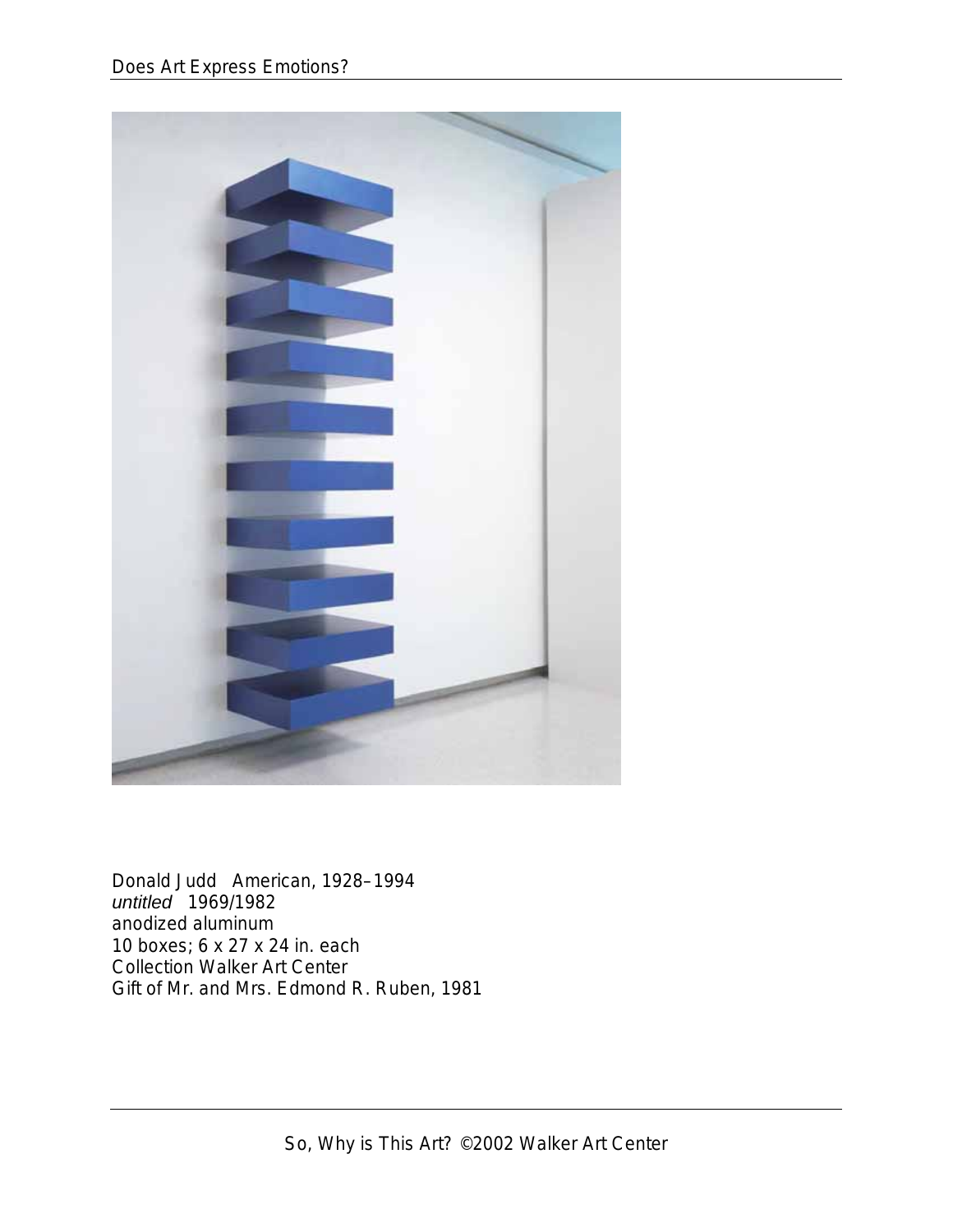

Franz Marc German, 1880–1916 *Die grossen blauen Pferde (The Large Blue Horses)* 1911 oil on canvas 41 5/8 x 71 5/16 in. Collection Walker Art Center Gift of the T. B. Walker Foundation, Gilbert M. Walker Fund, 1942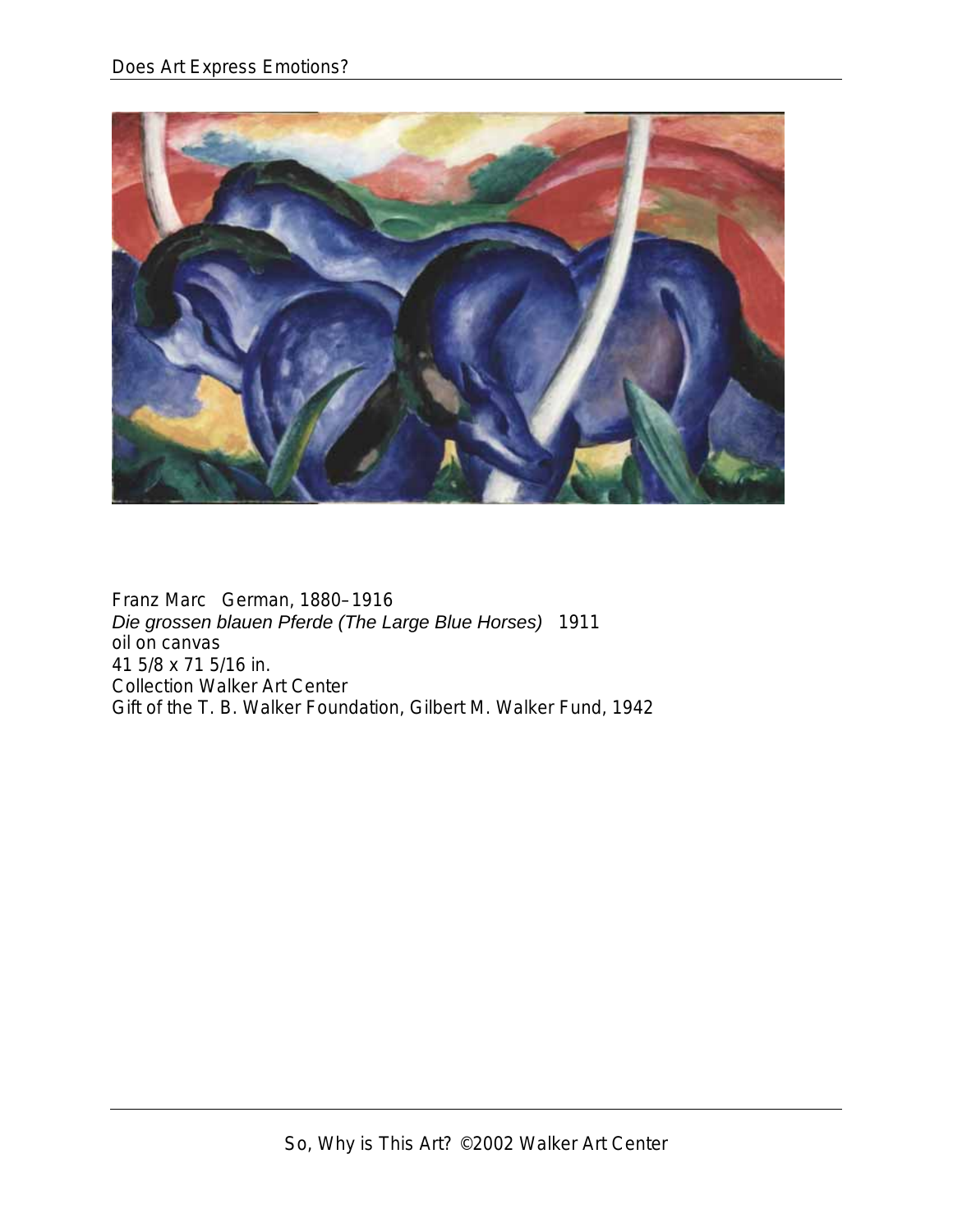

Georgia O'Keeffe American, 1887–1986 *Lake George Barns* 1926 oil on canvas 21 3/16 x 32 1/16 x 1 15/16 in. Collection Walker Art Center Gift of the T. B. Walker Foundation, 1954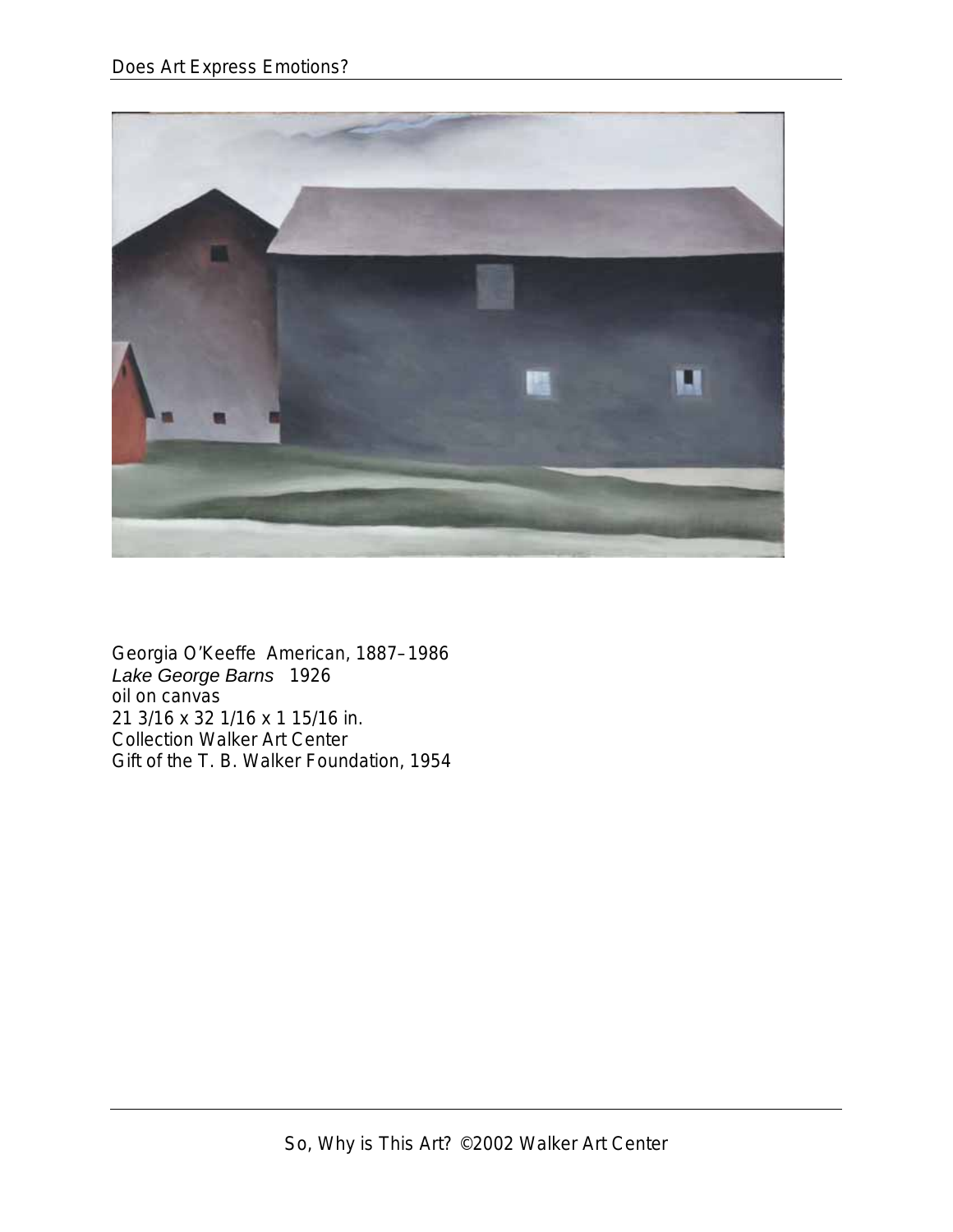

Mark Rothko American, 1903–1970 *untitled* 1953 oil on canvas 93 7/8 x 48 in. Collection Walker Art Center Gift of the Mark Rothko Foundation, Inc., 1986